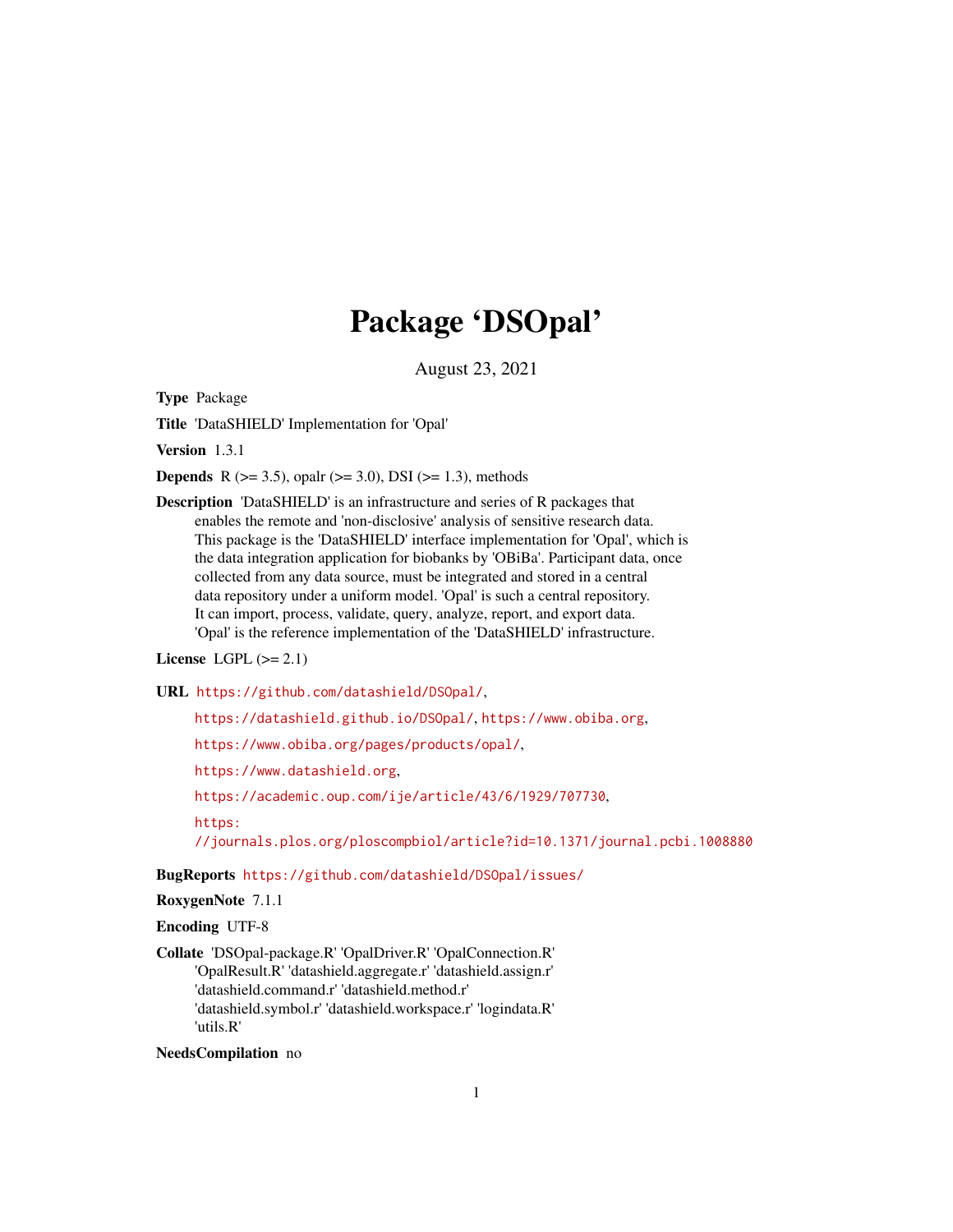<span id="page-1-0"></span>Author Yannick Marcon [aut, cre] (<<https://orcid.org/0000-0003-0138-2023>>), Becca Wilson [ctb] (<<https://orcid.org/0000-0003-2294-593X>>), OBiBa group [cph]

Maintainer Yannick Marcon <yannick.marcon@obiba.org>

Repository CRAN

Date/Publication 2021-08-23 11:30:02 UTC

# R topics documented:

|       |                                                                                                              | 3              |
|-------|--------------------------------------------------------------------------------------------------------------|----------------|
|       |                                                                                                              | $\overline{4}$ |
|       |                                                                                                              | 5              |
|       |                                                                                                              | 6              |
|       | $dsDiscountc, OpalConnection-method \ldots \ldots \ldots \ldots \ldots \ldots \ldots \ldots \ldots$          | $\overline{7}$ |
|       |                                                                                                              | 8              |
|       |                                                                                                              | $\overline{9}$ |
|       |                                                                                                              |                |
|       |                                                                                                              |                |
|       |                                                                                                              |                |
|       |                                                                                                              |                |
|       |                                                                                                              |                |
|       |                                                                                                              |                |
|       |                                                                                                              |                |
|       |                                                                                                              |                |
|       |                                                                                                              |                |
|       |                                                                                                              |                |
|       |                                                                                                              |                |
|       |                                                                                                              |                |
|       |                                                                                                              |                |
|       |                                                                                                              |                |
|       |                                                                                                              |                |
|       | $logindata.open.demo \ldots \ldots \ldots \ldots \ldots \ldots \ldots \ldots \ldots \ldots \ldots \ldots 20$ |                |
|       |                                                                                                              |                |
| Index |                                                                                                              | 21             |

dsAggregate,OpalConnection-method *Aggregate data*

# Description

Aggregate some data from the DataSHIELD R session using a valid R expression. The aggregation expression must satisfy the data repository's DataSHIELD configuration.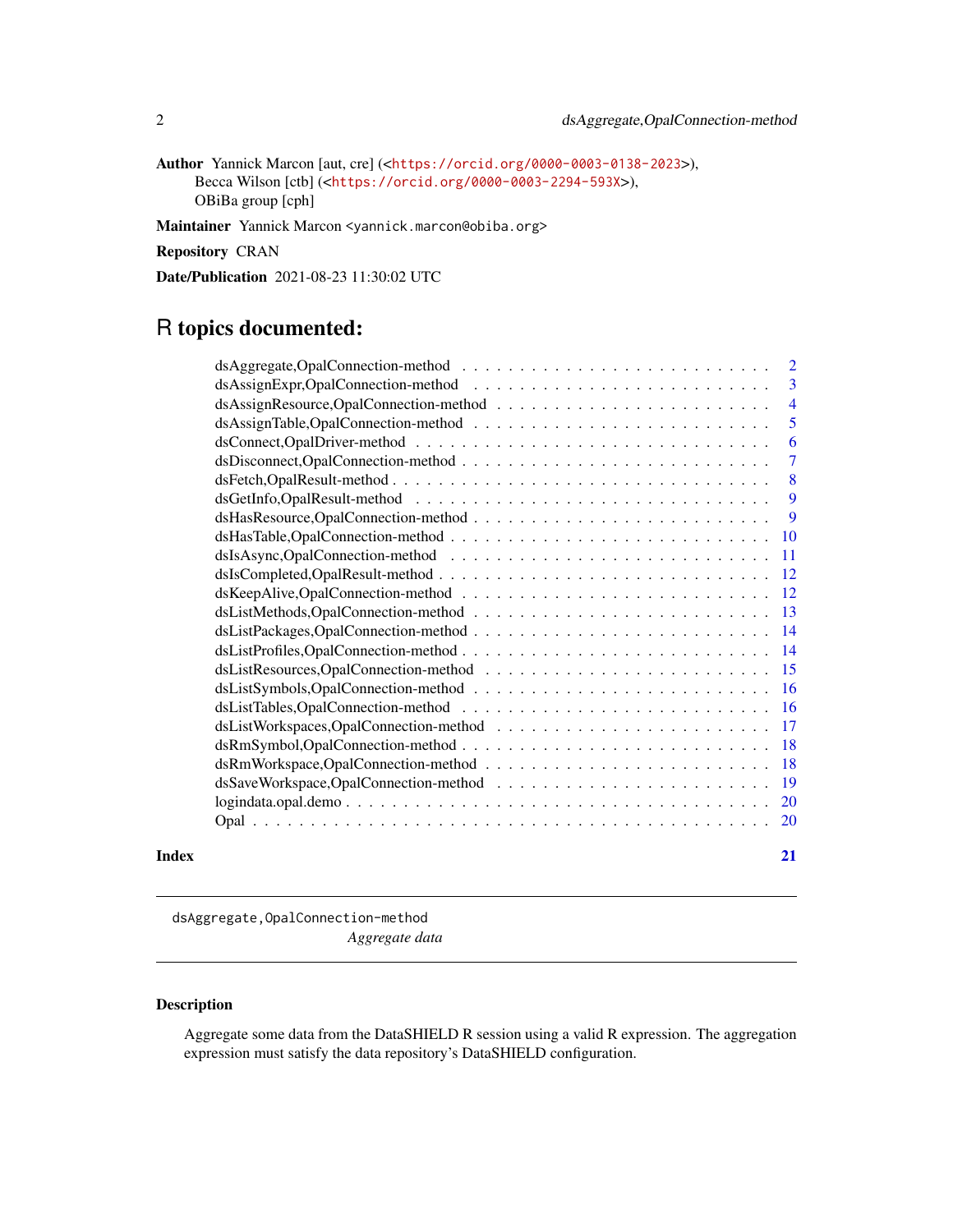# <span id="page-2-0"></span>Usage

```
## S4 method for signature 'OpalConnection'
dsAggregate(conn, expr, async = TRUE)
```
# Arguments

| conn  | OpalConnection-class object.                                                                                                                                                                                                 |
|-------|------------------------------------------------------------------------------------------------------------------------------------------------------------------------------------------------------------------------------|
| expr  | Expression to evaluate.                                                                                                                                                                                                      |
| async | Whether the result of the call should be retrieved asynchronously. When TRUE<br>(default) the calls are parallelized over the connections, when the connection<br>supports that feature, with an extra overhead of requests. |

# Examples

```
## Not run:
con <- dbConnect(DSOpal::Opal(), "username", "password", "https://opal.example.org")
dsAssignTable(con, "D", "test.CNSIM")
dsAggregate(con, as.symbol("meanDS(D$WEIGHT)"))
dsDisconnect(con)
```
## End(Not run)

dsAssignExpr,OpalConnection-method *Assign the result of an expression*

# Description

Assign a result of the execution of an expression in the DataSHIELD R session.

#### Usage

```
## S4 method for signature 'OpalConnection'
dsAssignExpr(conn, symbol, expr, async = TRUE)
```
#### Arguments

| conn   | OpalConnection-class object.                                                                                                                                                                                                 |
|--------|------------------------------------------------------------------------------------------------------------------------------------------------------------------------------------------------------------------------------|
| symbol | Name of the R symbol.                                                                                                                                                                                                        |
| expr   | A R expression with allowed assign functions calls.                                                                                                                                                                          |
| async  | Whether the result of the call should be retrieved asynchronously. When TRUE<br>(default) the calls are parallelized over the connections, when the connection<br>supports that feature, with an extra overhead of requests. |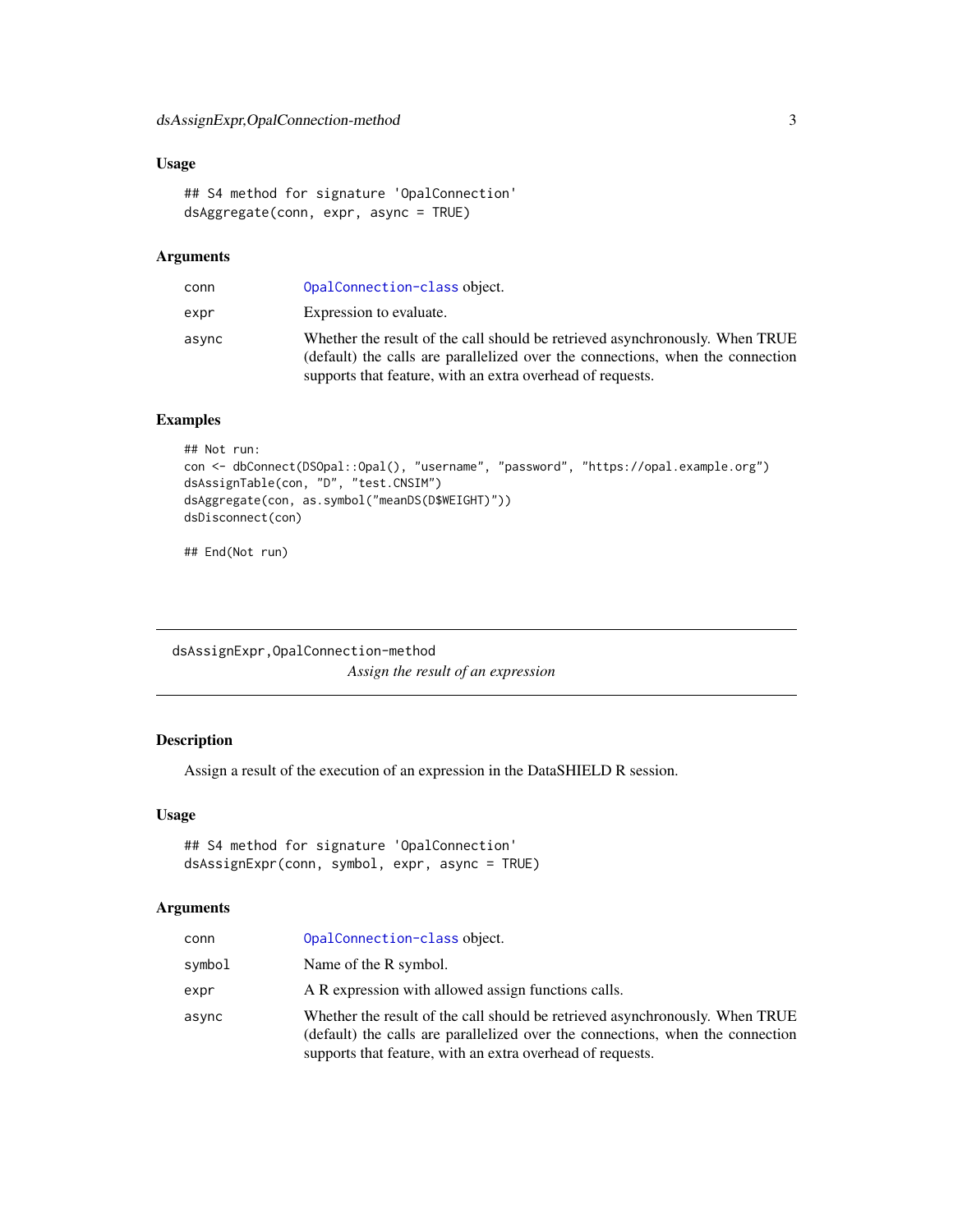# <span id="page-3-0"></span>Value

A [OpalResult-class](#page-0-0) object.

# Examples

```
## Not run:
con <- dbConnect(DSOpal::Opal(), "server1",
  "username", "password", "https://opal.example.org")
dsAssignExpr(con, "C", as.symbol("c(1, 2, 3)"))
dsDisconnect(con)
```
## End(Not run)

dsAssignResource,OpalConnection-method *Assign a resource*

# Description

Assign a Opal resource in the DataSHIELD R session.

#### Usage

```
## S4 method for signature 'OpalConnection'
dsAssignResource(conn, symbol, resource, async = TRUE)
```
#### Arguments

| conn     | OpalConnection-class object.                                                                                                                                                                                                 |
|----------|------------------------------------------------------------------------------------------------------------------------------------------------------------------------------------------------------------------------------|
| symbol   | Name of the R symbol.                                                                                                                                                                                                        |
| resource | Fully qualified name of a resource in Opal.                                                                                                                                                                                  |
| async    | Whether the result of the call should be retrieved asynchronously. When TRUE<br>(default) the calls are parallelized over the connections, when the connection<br>supports that feature, with an extra overhead of requests. |

# Value

A [OpalResult-class](#page-0-0) object.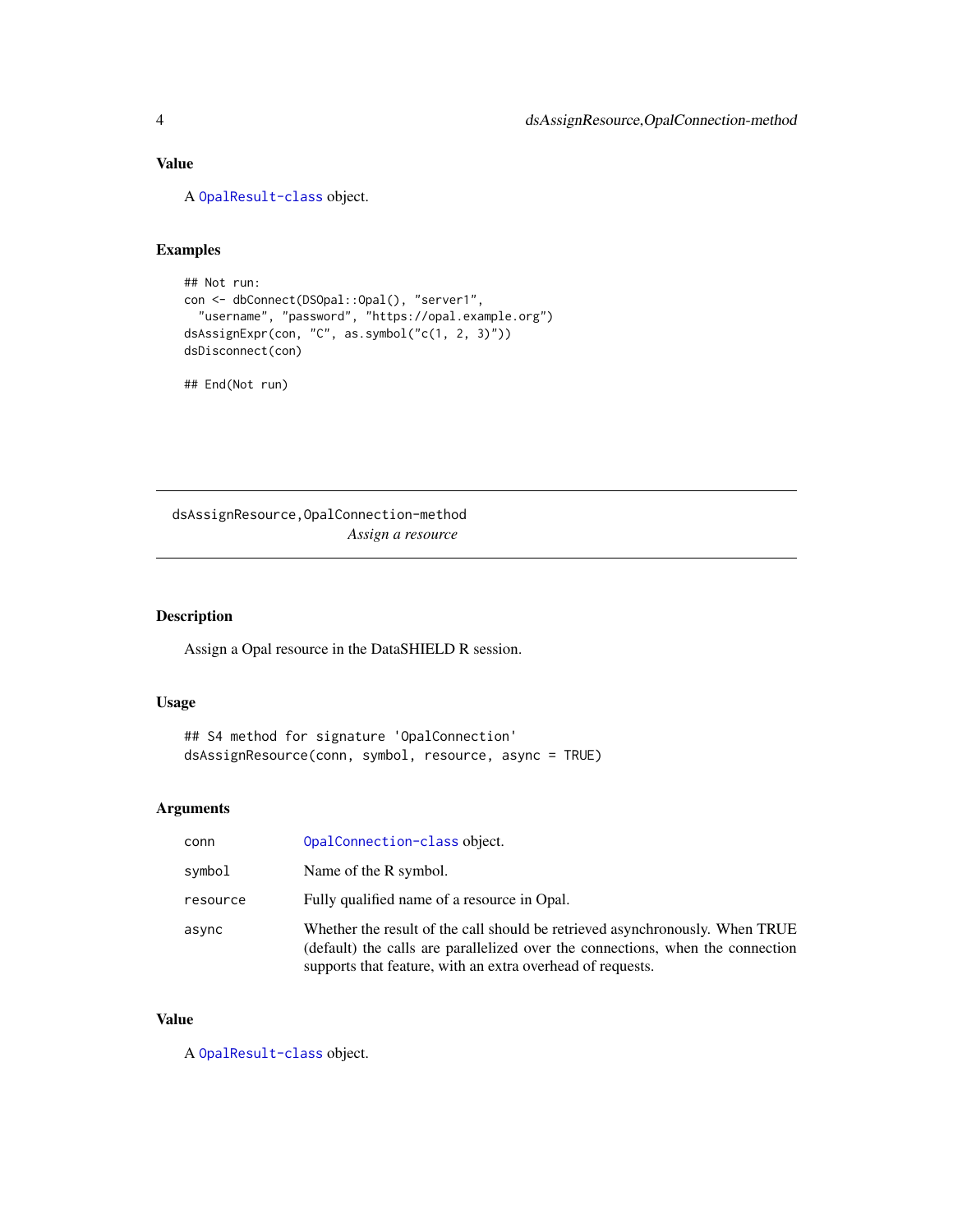# <span id="page-4-0"></span>dsAssignTable,OpalConnection-method 5

# Examples

```
## Not run:
con <- dbConnect(DSOpal::Opal(), "server1",
  "username", "password", "https://opal.example.org")
dsAssignResource(con, "D", "test.CNSIM")
dsDisconnect(con)
## End(Not run)
```
dsAssignTable,OpalConnection-method *Assign a table*

# Description

Assign a Opal table in the DataSHIELD R session.

# Usage

```
## S4 method for signature 'OpalConnection'
dsAssignTable(
  conn,
  symbol,
  table,
  variables = NULL,
 missings = FALSE,
  identifiers = NULL,
  id.name = NULL,async = TRUE\mathcal{L}
```
# Arguments

| conn        | OpalConnection-class object.                                                                                                                                                                                                    |
|-------------|---------------------------------------------------------------------------------------------------------------------------------------------------------------------------------------------------------------------------------|
| symbol      | Name of the R symbol.                                                                                                                                                                                                           |
| table       | Fully qualified name of a table in Opal.                                                                                                                                                                                        |
| variables   | List of variable names or Javascript expression that selects the variables of a<br>table (ignored if value does not refere to a table). See javascript documentation:<br>http://wiki.obiba.org/display/OPALDOC/Variable+Methods |
| missings    | If TRUE, missing values will be pushed from Opal to R, default is FALSE.<br>Ignored if value is an R expression.                                                                                                                |
| identifiers | Name of the identifiers mapping to use when assigning entities to R (from Opal<br>(2.0).                                                                                                                                        |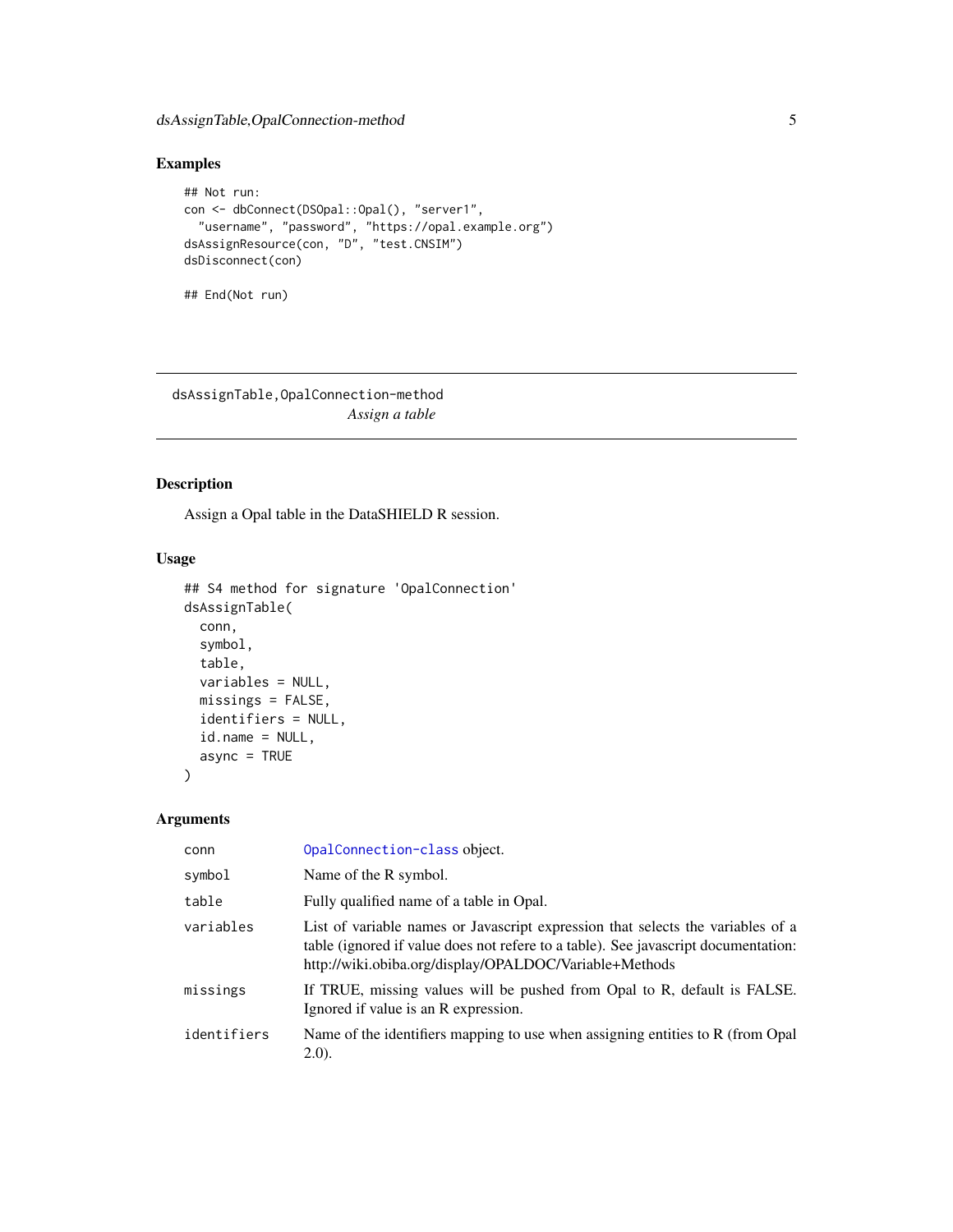<span id="page-5-0"></span>

| id.name | Name of the column that will contain the entity identifiers. If not specified, the                                                                                                                                           |
|---------|------------------------------------------------------------------------------------------------------------------------------------------------------------------------------------------------------------------------------|
|         | identifiers will be the data frame row names. When specified this column can be<br>used to perform joins between data frames.                                                                                                |
| async   | Whether the result of the call should be retrieved asynchronously. When TRUE<br>(default) the calls are parallelized over the connections, when the connection<br>supports that feature, with an extra overhead of requests. |

# Value

A [OpalResult-class](#page-0-0) object.

# Examples

```
## Not run:
con <- dbConnect(DSOpal::Opal(), "server1",
  "username", "password", "https://opal.example.org")
dsAssignTable(con, "D", "test.CNSIM")
dsDisconnect(con)
## End(Not run)
```
dsConnect,OpalDriver-method

*Connect to a Opal server*

# Description

Connect to a Opal server, with provided credentials. Does not create a DataSHIELD R session, only retrieves user profile.

```
## S4 method for signature 'OpalDriver'
dsConnect(
 drv,
 name,
  restore = NULL,
 username = NULL,
 password = NULL,
  token = NULL,
 url = NULL,opts = list(),
 profile = NULL,
  ...
\mathcal{L}
```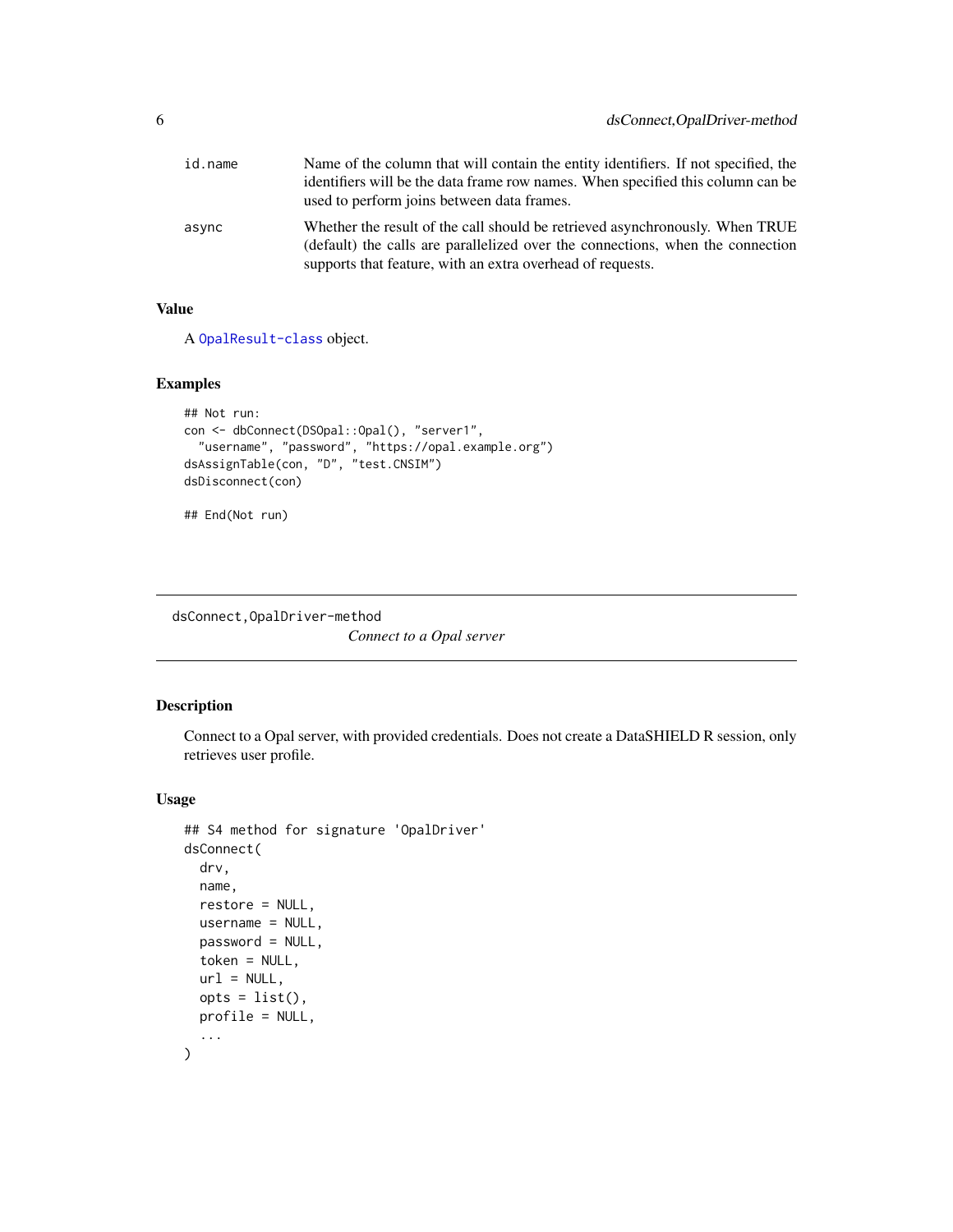<span id="page-6-0"></span>

| drv      | OpalDriver-class class object.                                                                                                                                             |
|----------|----------------------------------------------------------------------------------------------------------------------------------------------------------------------------|
| name     | Name of the connection, which must be unique among all the DataSHIELD<br>connections.                                                                                      |
| restore  | Workspace name to be restored in the newly created DataSHIELD R session.                                                                                                   |
| username | User name in $opal(s)$ .                                                                                                                                                   |
| password | User password in $opal(s)$ .                                                                                                                                               |
| token    | Personal access token (since opal 2.15, ignored if username is specified).                                                                                                 |
| url      | Opal url or list of opal urls. Can be provided by "opal url" option.                                                                                                       |
| opts     | Curl options as described by httr (call httr::httr_options() for details). Can be<br>provided by "opal.opts" option.                                                       |
| profile  | The DataSHIELD R server profile (affects the R packages available and the<br>applied configuration). If not provided or not supported, default profile will be<br>applied. |
| $\cdots$ | Unused, needed for compatibility with generic.                                                                                                                             |

# Value

A [OpalConnection-class](#page-0-0) object.

# Examples

```
## Not run:
con <- dsConnect(DSOpal::Opal(), "server1", "username", "password", "https://opal.example.org")
con
dsDisconnect(con)
## End(Not run)
```
dsDisconnect,OpalConnection-method

*Disconnect from a Opal server*

# Description

Disconnect from a Opal server and release all R resources. If a workspace ID is provided, the DataSHIELD R session will be saved before being destroyed.

```
## S4 method for signature 'OpalConnection'
dsDisconnect(conn, save = NULL)
```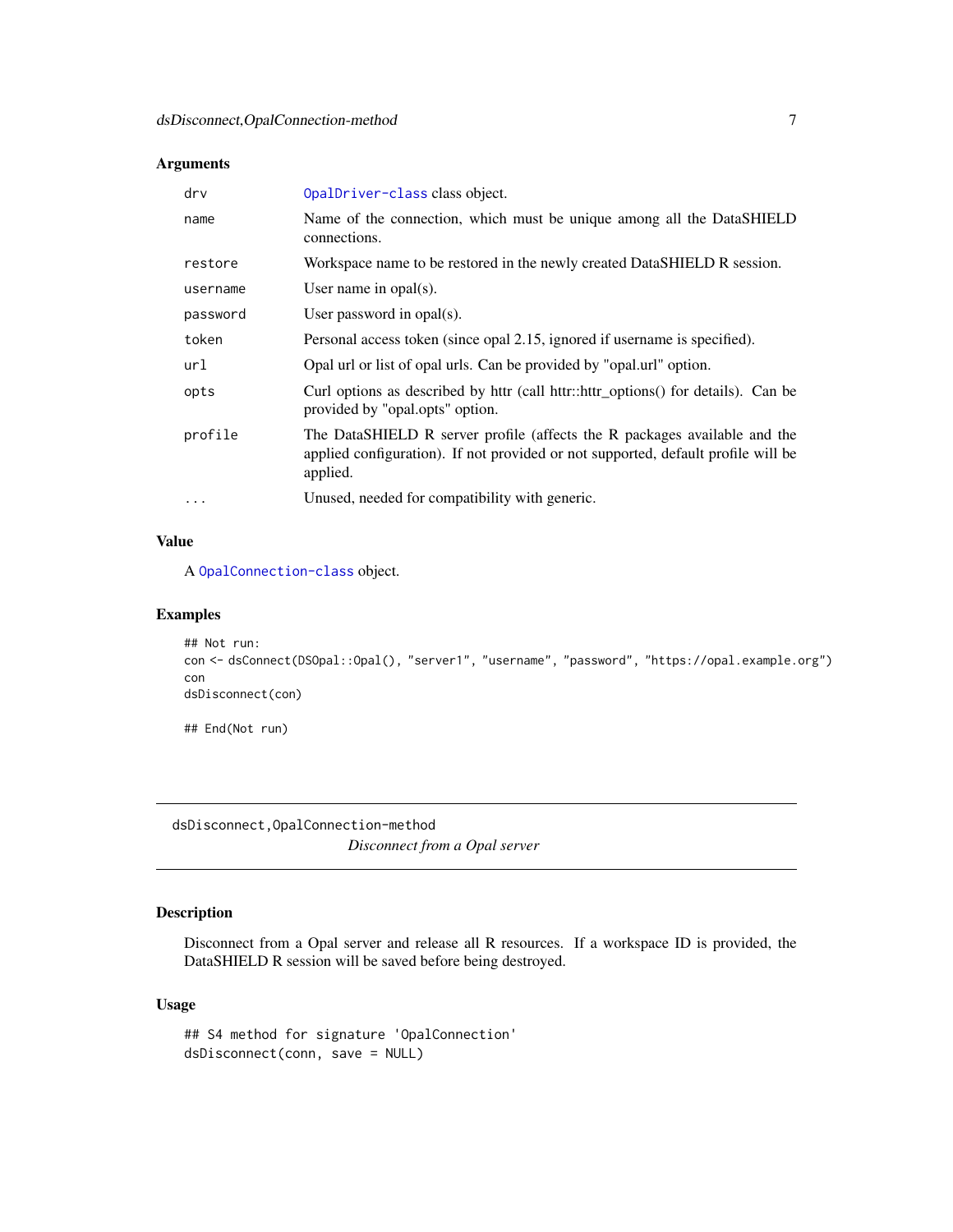<span id="page-7-0"></span>

| conn | OpalConnection-class class object                                            |
|------|------------------------------------------------------------------------------|
| save | Save the DataSHIELD R session with provided ID (must be a character string). |

# Examples

```
## Not run:
con <- dsConnect(DSOpal::Opal(), "server1", "username", "password", "https://opal.example.org")
con
dsDisconnect(con)
```
## End(Not run)

dsFetch,OpalResult-method *Fetch the result*

# Description

Fetch the DataSHIELD operation result.

# Usage

## S4 method for signature 'OpalResult' dsFetch(res)

#### Arguments

res [OpalResult-class](#page-0-0) object.

#### Value

TRUE if table exists.

# Examples

```
## Not run:
con <- dbConnect(DSOpal::Opal(), "server1",
  "username", "password", "https://opal.example.org")
dsAssignExpr(con, "C", as.symbol("c(1, 2, 3)"))
res <- dsAggregate(con, as.symbol("length(C)"))
length <- dsFetch(res)
dsDisconnect(con)
```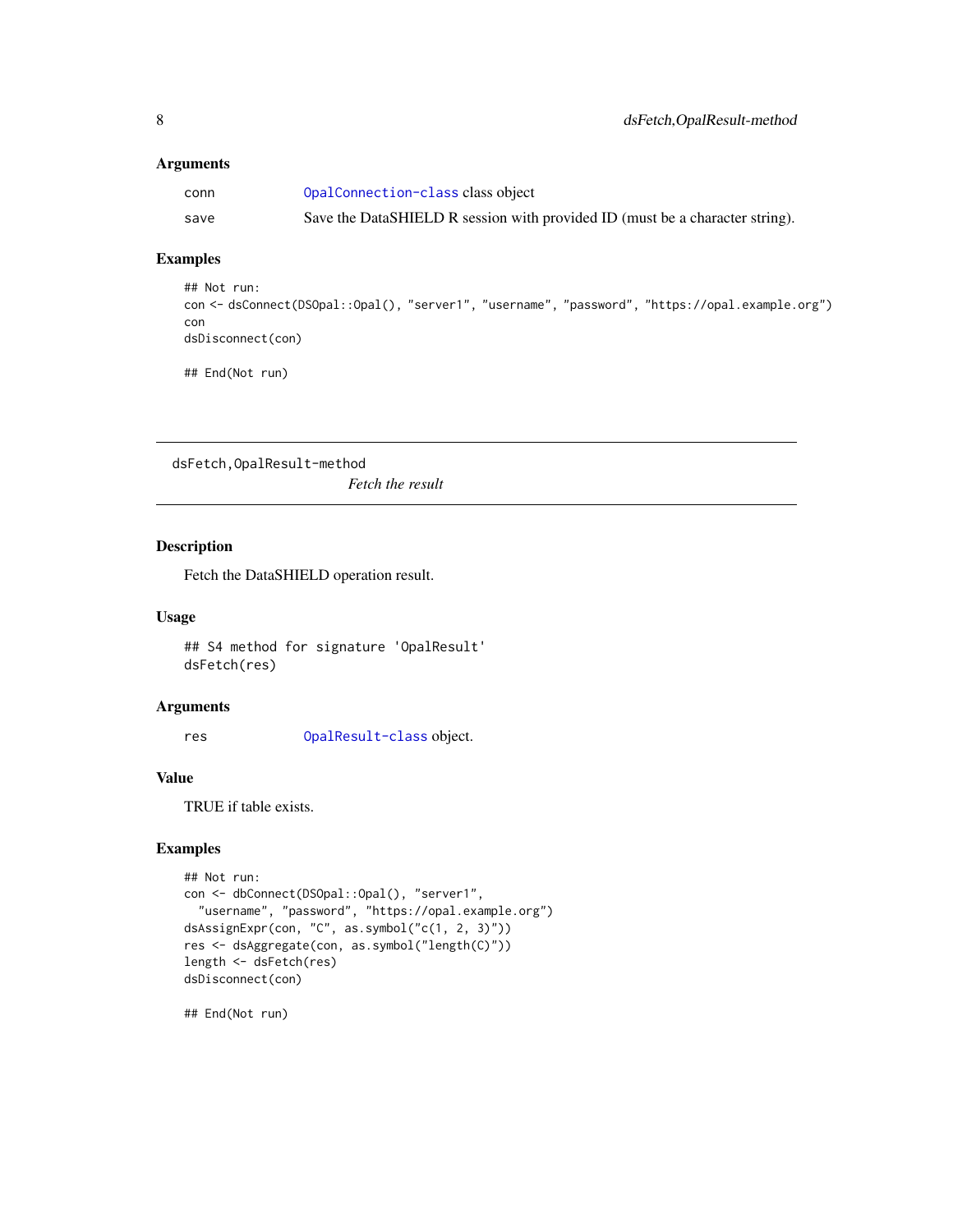<span id="page-8-0"></span>dsGetInfo,OpalResult-method

*Get result info*

# Description

Get the information about a command (if still available).

#### Usage

```
## S4 method for signature 'OpalResult'
dsGetInfo(dsObj, ...)
```
#### Arguments

| dsObj   | OpalResult-class class object                  |
|---------|------------------------------------------------|
| $\cdot$ | Unused, needed for compatibility with generic. |

#### Value

The result information, including its status.

#### Examples

```
## Not run:
con <- dbConnect(DSOpal::Opal(), "server1",
  "username", "password", "https://opal.example.org")
dsAssignExpr(con, "C", as.symbol("c(1, 2, 3)"))
res <- dsAggregate(con, as.symbol("length(C)"))
dsGetInfo(res)
dsDisconnect(con)
```
## End(Not run)

dsHasResource,OpalConnection-method *Verify Opal resource*

#### Description

Verify Opal resource exist and can be accessible for performing DataSHIELD operations.

```
## S4 method for signature 'OpalConnection'
dsHasResource(conn, resource)
```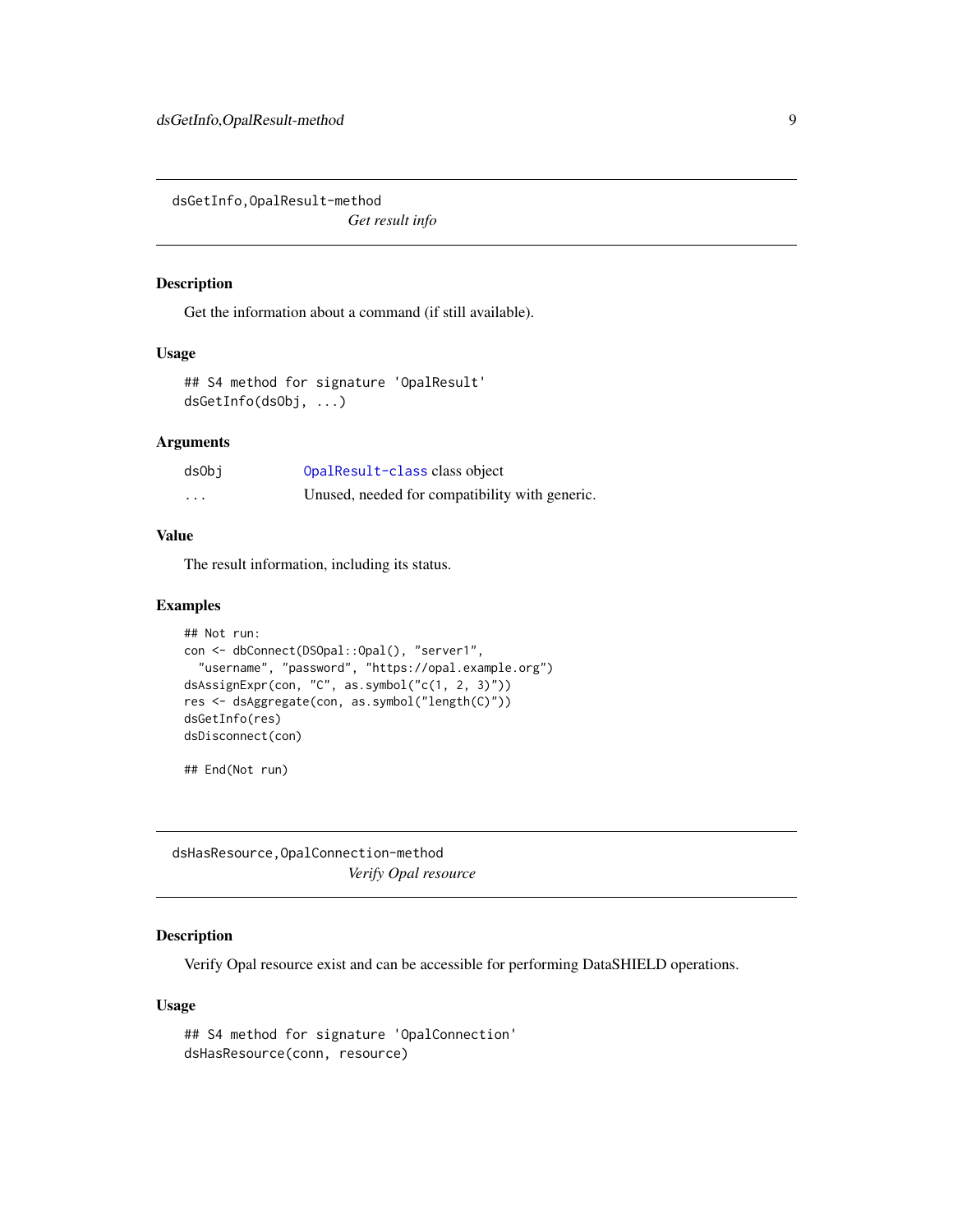<span id="page-9-0"></span>

| conn     | OpalConnection-class class object.        |
|----------|-------------------------------------------|
| resource | The fully qualified name of the resource. |

# Value

TRUE if the resource exists.

#### Examples

```
## Not run:
con <- dbConnect(DSOpal::Opal(), "server1",
 "username", "password", "https://opal.example.org")
dsHasResource(con, "test.CNSIM")
dsDisconnect(con)
```

```
## End(Not run)
```
dsHasTable,OpalConnection-method *Verify Opal table*

# Description

Verify Opal table exist and can be accessible for performing DataSHIELD operations.

# Usage

```
## S4 method for signature 'OpalConnection'
dsHasTable(conn, table)
```
#### Arguments

| conn  | OpalConnection-class class object.     |
|-------|----------------------------------------|
| table | The fully qualified name of the table. |

# Value

TRUE if table exists.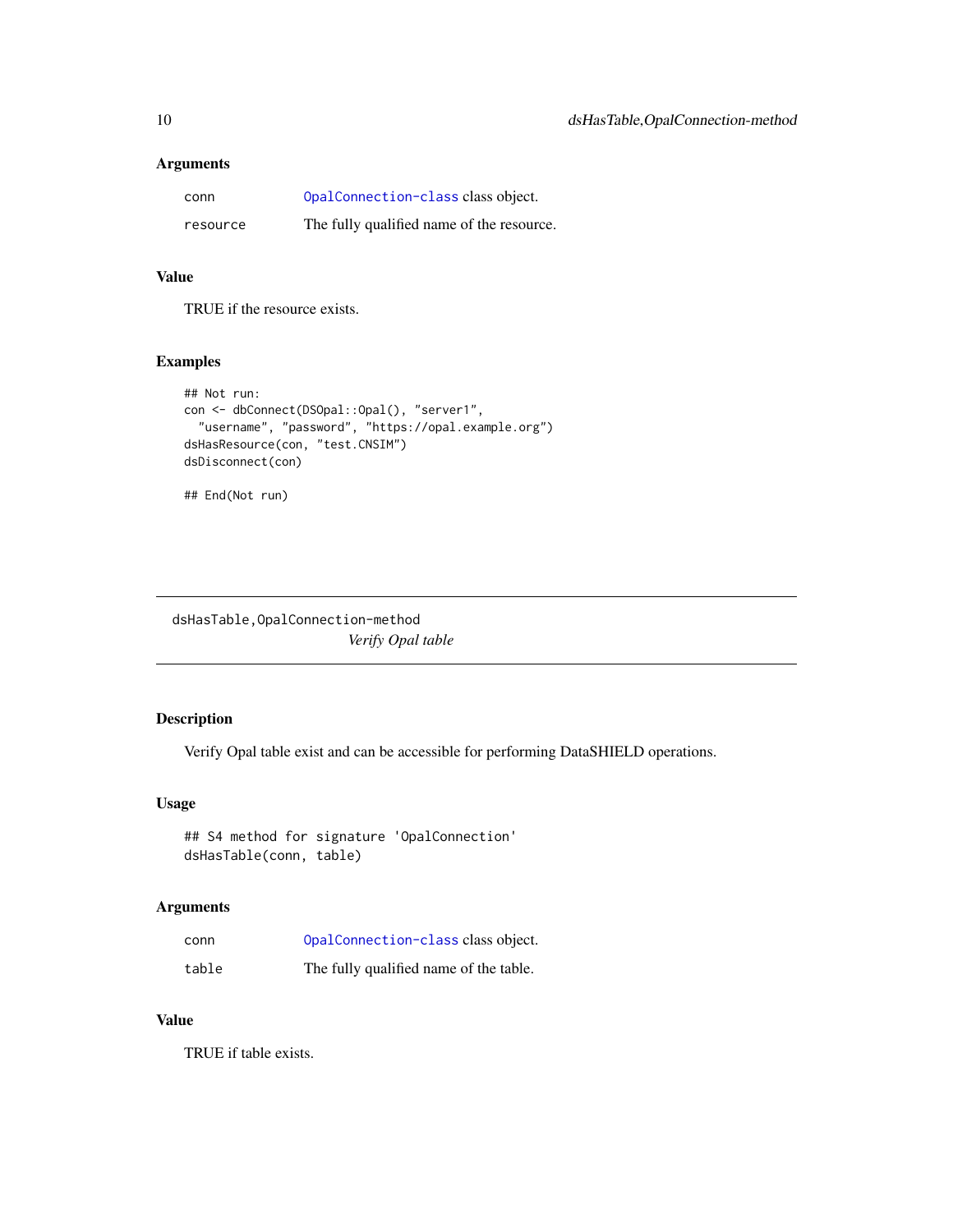# <span id="page-10-0"></span>dsIsAsync,OpalConnection-method 11

# Examples

```
## Not run:
con <- dbConnect(DSOpal::Opal(), "server1",
  "username", "password", "https://opal.example.org")
dsHasTable(con, "test.CNSIM")
dsDisconnect(con)
```

```
## End(Not run)
```
dsIsAsync,OpalConnection-method *Opal asynchronous support*

# Description

List that Opal supports asynchronicity on all DataSHIELD operations.

#### Usage

## S4 method for signature 'OpalConnection' dsIsAsync(conn)

# Arguments

conn [OpalConnection-class](#page-0-0) class object

#### Value

The named list of logicals detailing the asynchronicity support.

# Examples

```
## Not run:
con <- dbConnect(DSOpal::Opal(), "server1",
  "username", "password", "https://opal.example.org")
dsIsAsync(con)
dsDisconnect(con)
```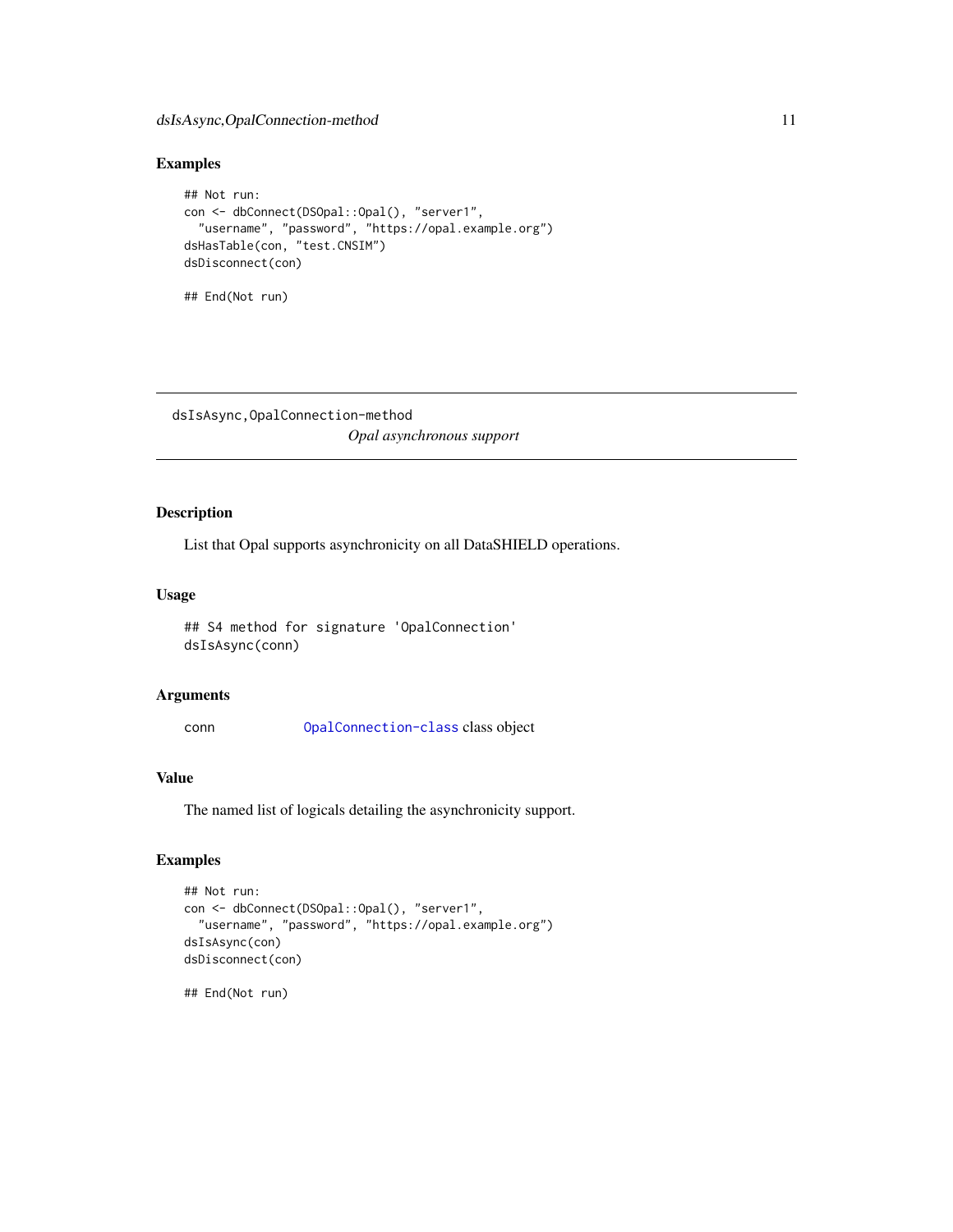<span id="page-11-0"></span>dsIsCompleted,OpalResult-method

*Get whether the operation is completed*

#### Description

Get the information about a command (if still available) and return TRUE if the command was completed successfully or not. Always TRUE for synchronous operations.

#### Usage

```
## S4 method for signature 'OpalResult'
dsIsCompleted(res)
```
#### Arguments

res [OpalResult-class](#page-0-0) object.

#### Value

A logical indicating the command completion.

#### Examples

```
## Not run:
con <- dbConnect(DSOpal::Opal(), "server1",
  "username", "password", "https://opal.example.org")
dsAssignExpr(con, "C", as.symbol("c(1, 2, 3)"))
res <- dsAggregate(con, as.symbol("length(C)"))
dsIsCompleted(res)
dsDisconnect(con)
```
## End(Not run)

dsKeepAlive,OpalConnection-method *Keep connection with a Opal server alive*

#### Description

Makes a dummy web service request.

```
## S4 method for signature 'OpalConnection'
dsKeepAlive(conn)
```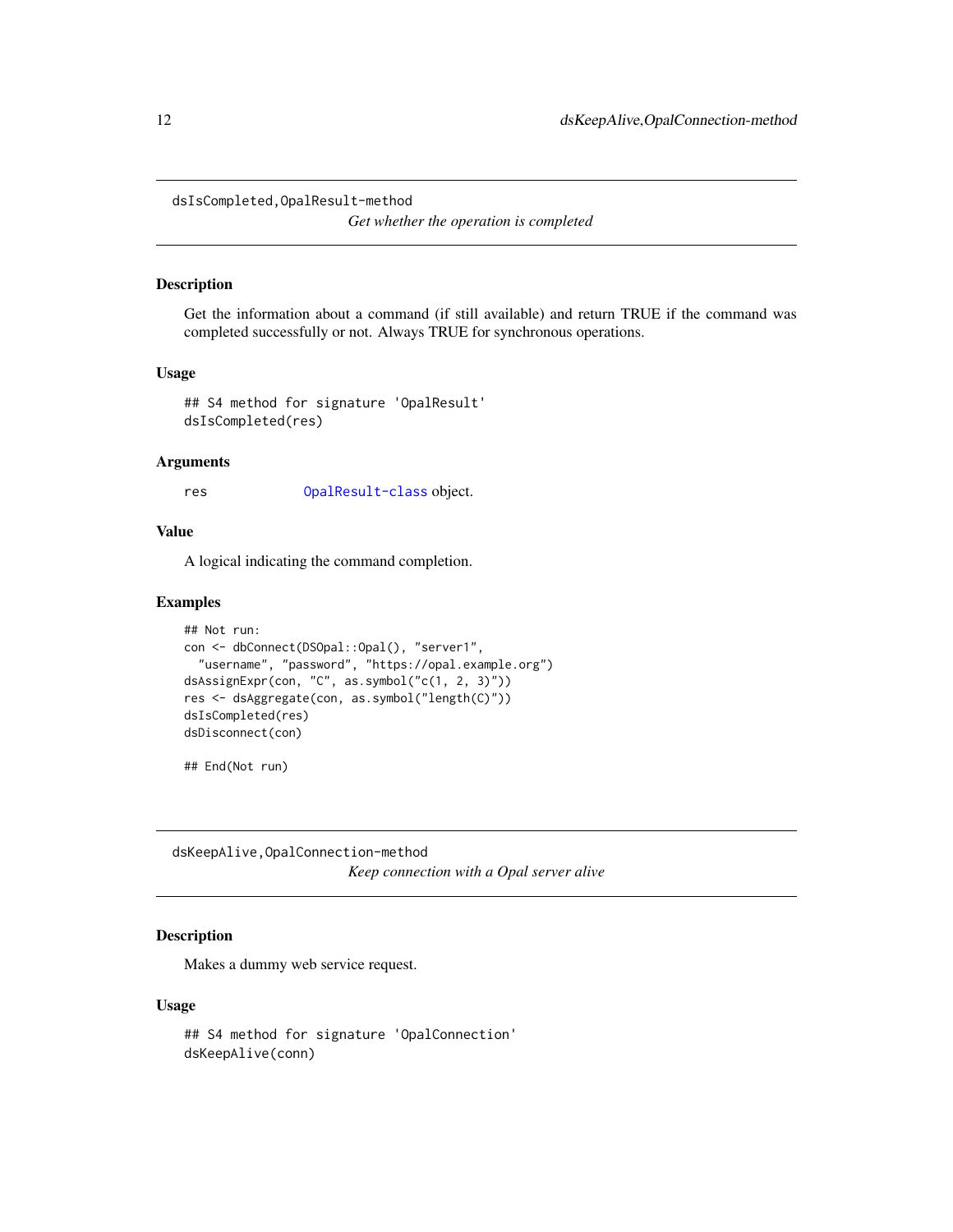<span id="page-12-0"></span>conn [OpalConnection-class](#page-0-0) class object

# Examples

```
## Not run:
con <- dsConnect(DSOpal::Opal(), "server1", "username", "password", "https://opal.example.org")
dsKeepAlive(con)
dsDisconnect(con)
```
## End(Not run)

dsListMethods,OpalConnection-method *List methods*

#### Description

List methods defined in the DataSHIELD configuration.

# Usage

```
## S4 method for signature 'OpalConnection'
dsListMethods(conn, type = "aggregate")
```
# Arguments

| conn | OpalConnection-class class object                      |
|------|--------------------------------------------------------|
| type | Type of the method: "aggregate" (default) or "assign". |

#### Value

A data frame with columns: name, type ('aggregate' or 'assign'), class ('function' or 'script'), value, package, version.

# Examples

```
## Not run:
con <- dbConnect(DSOpal::Opal(), "server1",
  "username", "password", "https://opal.example.org")
dsListMethods(con)
dsDisconnect(con)
```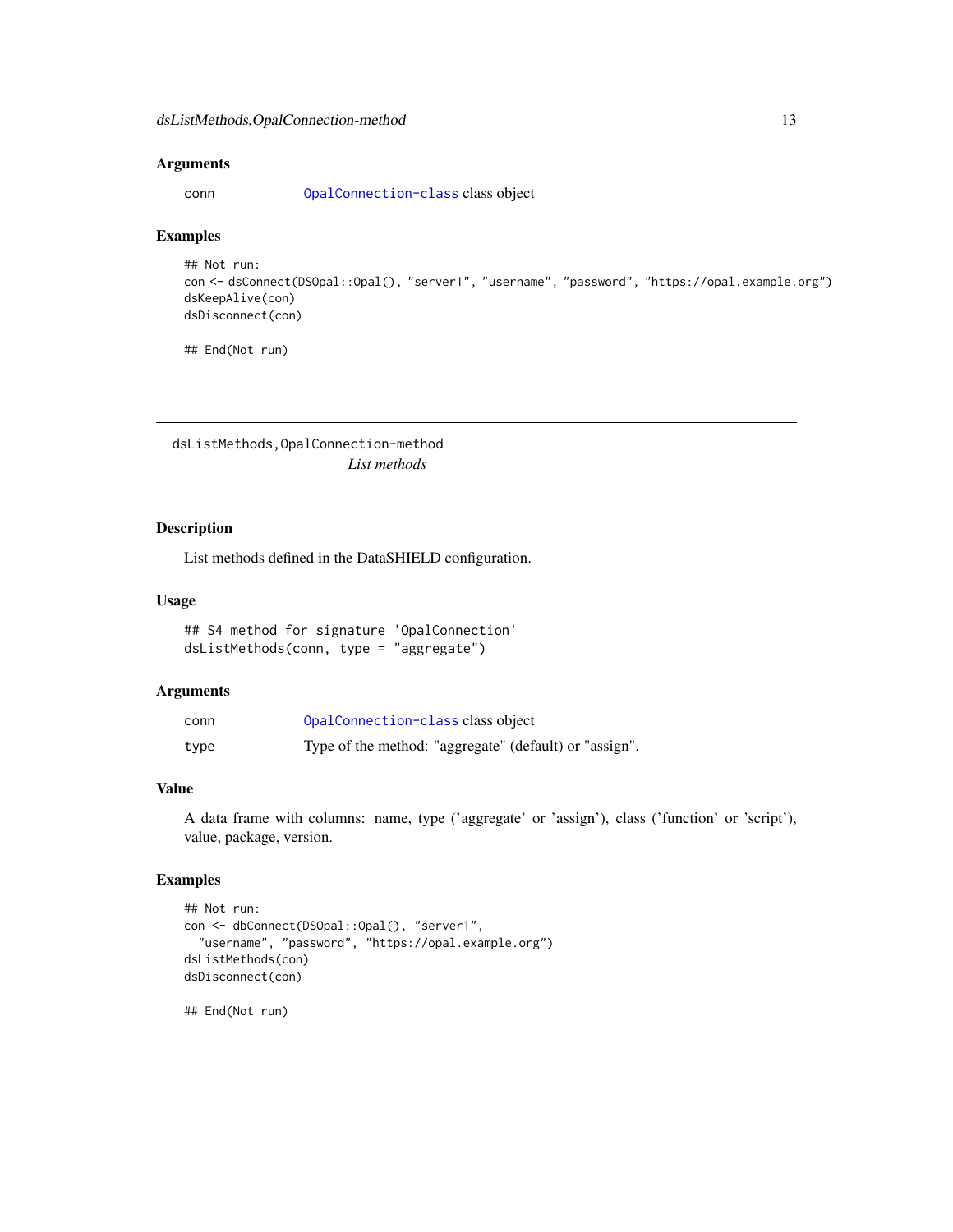<span id="page-13-0"></span>dsListPackages,OpalConnection-method *List packages*

### Description

List packages defined in the DataSHIELD configuration.

# Usage

```
## S4 method for signature 'OpalConnection'
dsListPackages(conn)
```
# Arguments

conn [OpalConnection-class](#page-0-0) class object

#### Value

A data frame with columns: name, version.

#### Examples

```
## Not run:
con <- dbConnect(DSOpal::Opal(), "server1",
  "username", "password", "https://opal.example.org")
dsListPackages(con)
dsDisconnect(con)
## End(Not run)
```
dsListProfiles,OpalConnection-method *List profiles*

# Description

List profiles defined in the DataSHIELD configuration.

```
## S4 method for signature 'OpalConnection'
dsListProfiles(conn)
```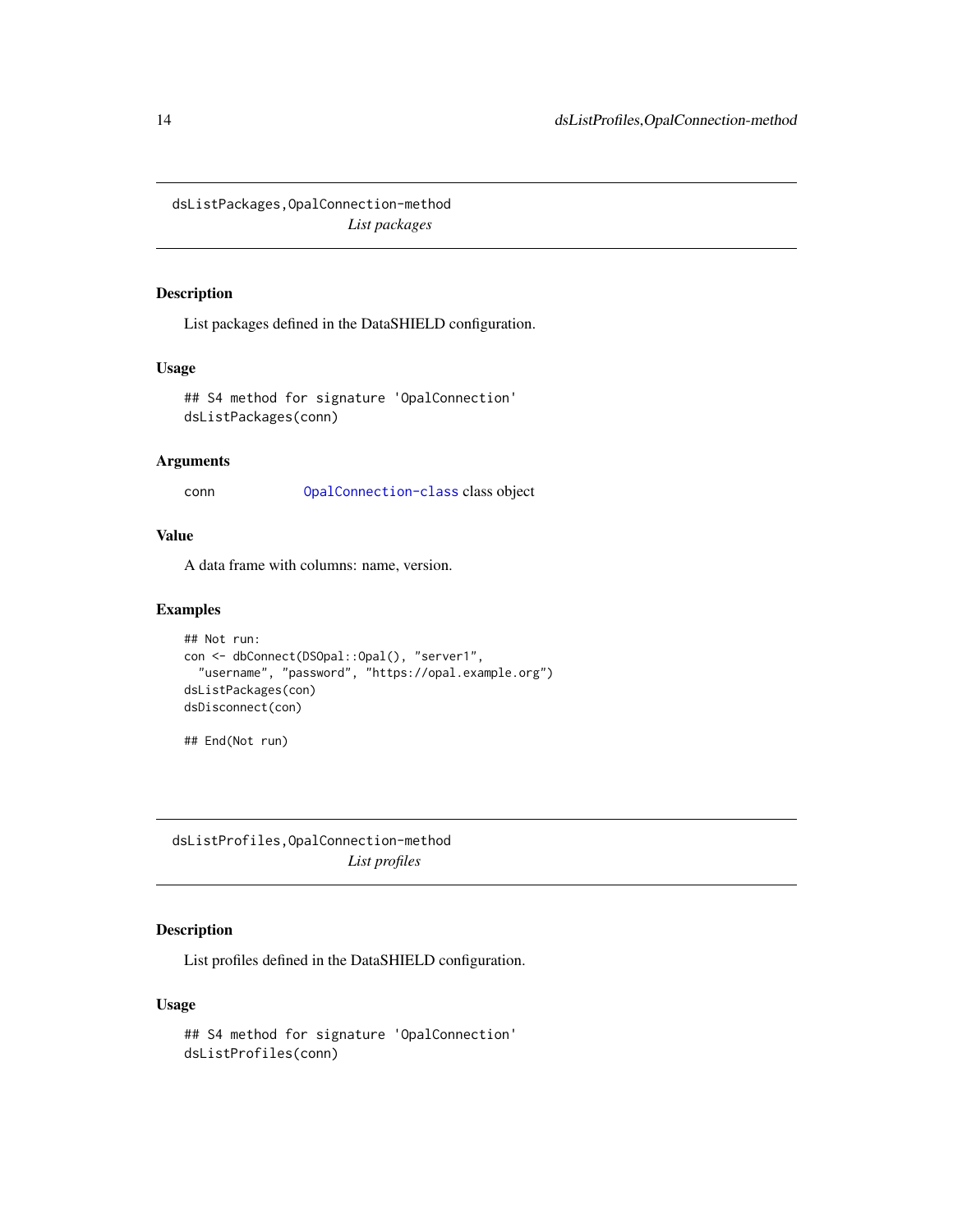<span id="page-14-0"></span>conn [OpalConnection-class](#page-0-0) class object

### Value

A list containing the "available" character vector of profile names and the "current" profile (in case a default one was assigned).

#### Examples

```
## Not run:
con <- dbConnect(DSOpal::Opal(), "server1",
  "username", "password", "https://opal.example.org")
dsListProfiles(con)
dsDisconnect(con)
## End(Not run)
```
dsListResources,OpalConnection-method *List Opal resources*

# Description

List Opal resources that may be accessible for performing DataSHIELD operations.

# Usage

```
## S4 method for signature 'OpalConnection'
dsListResources(conn)
```
### Arguments

conn [OpalConnection-class](#page-0-0) class object

#### Value

The fully qualified names of the resources.

# Examples

```
## Not run:
con <- dbConnect(DSOpal::Opal(), "server1",
  "username", "password", "https://opal.example.org")
dsListResources(con)
dsDisconnect(con)
```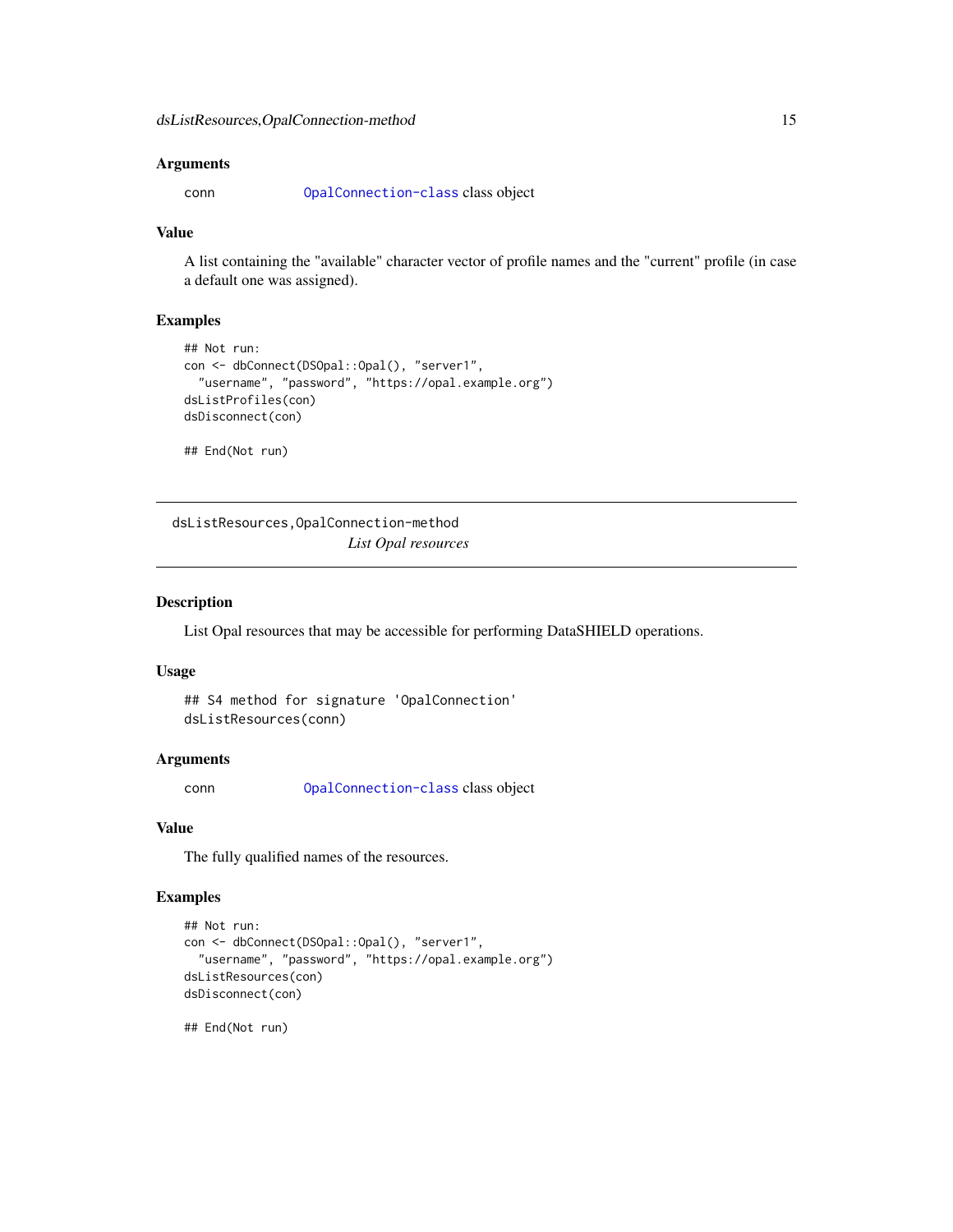<span id="page-15-0"></span>dsListSymbols,OpalConnection-method *List R symbols*

# Description

List symbols living in the DataSHIELD R session.

#### Usage

## S4 method for signature 'OpalConnection' dsListSymbols(conn)

#### Arguments

conn [OpalConnection-class](#page-0-0) class object

# Value

A character vector.

# Examples

```
## Not run:
con <- dbConnect(DSOpal::Opal(), "server1",
  "username", "password", "https://opal.example.org")
dsAssignTable(con, "D", "test.CNSIM")
dsListSymbols(con)
dsDisconnect(con)
```
## End(Not run)

dsListTables,OpalConnection-method *List Opal tables*

# Description

List Opal tables that may be accessible for performing DataSHIELD operations.

```
## S4 method for signature 'OpalConnection'
dsListTables(conn)
```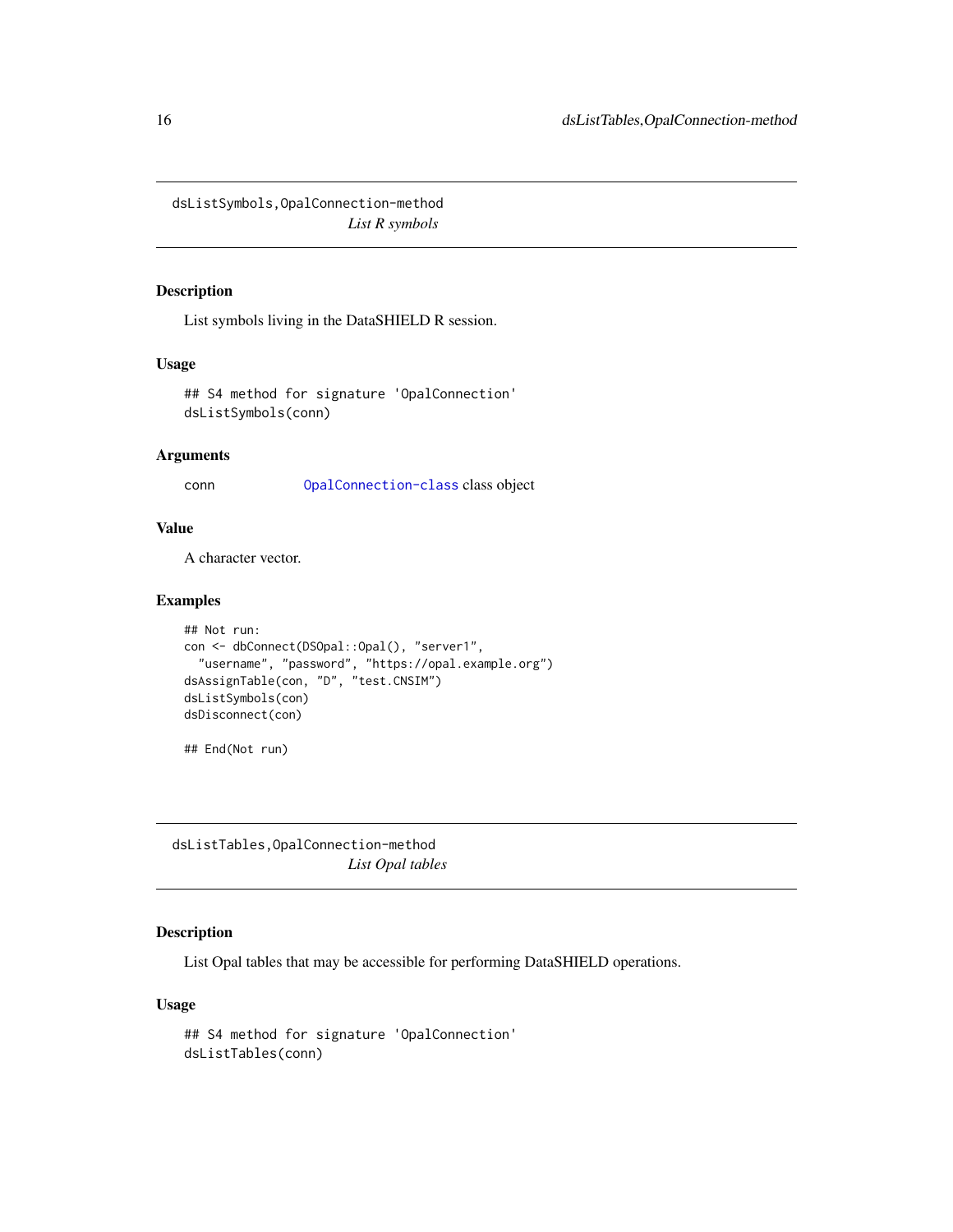<span id="page-16-0"></span>conn [OpalConnection-class](#page-0-0) class object

### Value

The fully qualified names of the tables.

#### Examples

```
## Not run:
con <- dbConnect(DSOpal::Opal(), "server1",
  "username", "password", "https://opal.example.org")
dsListTables(con)
dsDisconnect(con)
## End(Not run)
```
dsListWorkspaces,OpalConnection-method *List workspaces*

#### Description

List workspaces saved in the data repository.

#### Usage

```
## S4 method for signature 'OpalConnection'
dsListWorkspaces(conn)
```
#### Arguments

conn [OpalConnection-class](#page-0-0) class object

#### Value

A data frame with columns: name, lastAccessDate, size.

#### Examples

```
## Not run:
con <- dbConnect(DSOpal::Opal(), "server1",
  "username", "password", "https://opal.example.org")
dsListWorkspaces(con)
dsDisconnect(con)
```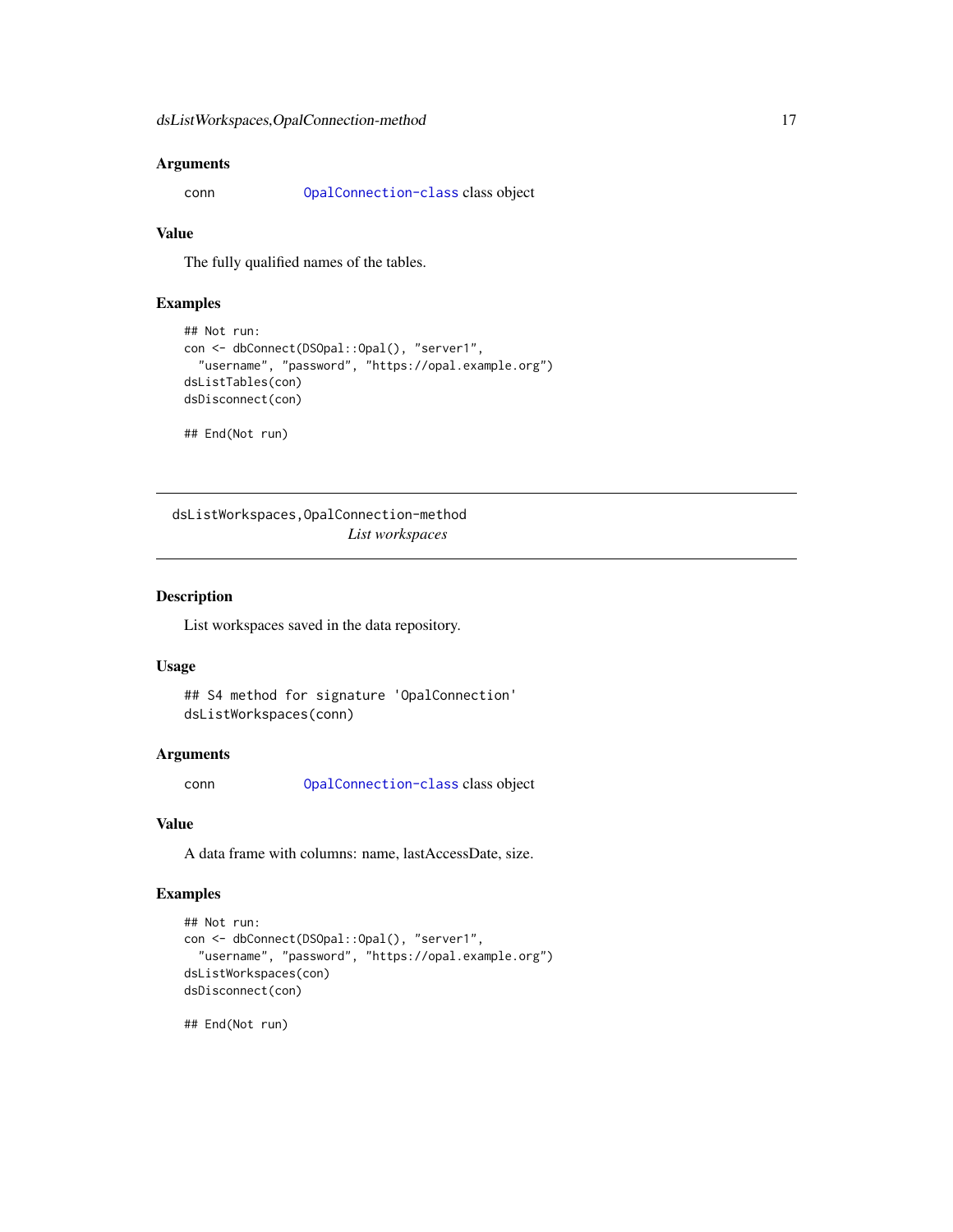<span id="page-17-0"></span>dsRmSymbol,OpalConnection-method

*Remove a R symbol*

# Description

Remoe a symbol living in the DataSHIELD R session.

# Usage

```
## S4 method for signature 'OpalConnection'
dsRmSymbol(conn, symbol)
```
# Arguments

| conn   | OpalConnection-class class object |
|--------|-----------------------------------|
| symbol | Name of the R symbol.             |

# Examples

```
## Not run:
con <- dbConnect(DSOpal::Opal(), "server1",
  "username", "password", "https://opal.example.org")
dsAssignTable(con, "D", "test.CNSIM")
dsRmSymbol(con, "D")
dsDisconnect(con)
```
## End(Not run)

dsRmWorkspace,OpalConnection-method *Remove a workspace*

#### Description

Remove a workspace on the data repository.

#### Usage

```
## S4 method for signature 'OpalConnection'
dsRmWorkspace(conn, name)
```
#### Arguments

| conn | OpalConnection-class class object |
|------|-----------------------------------|
| name | Name of the workspace.            |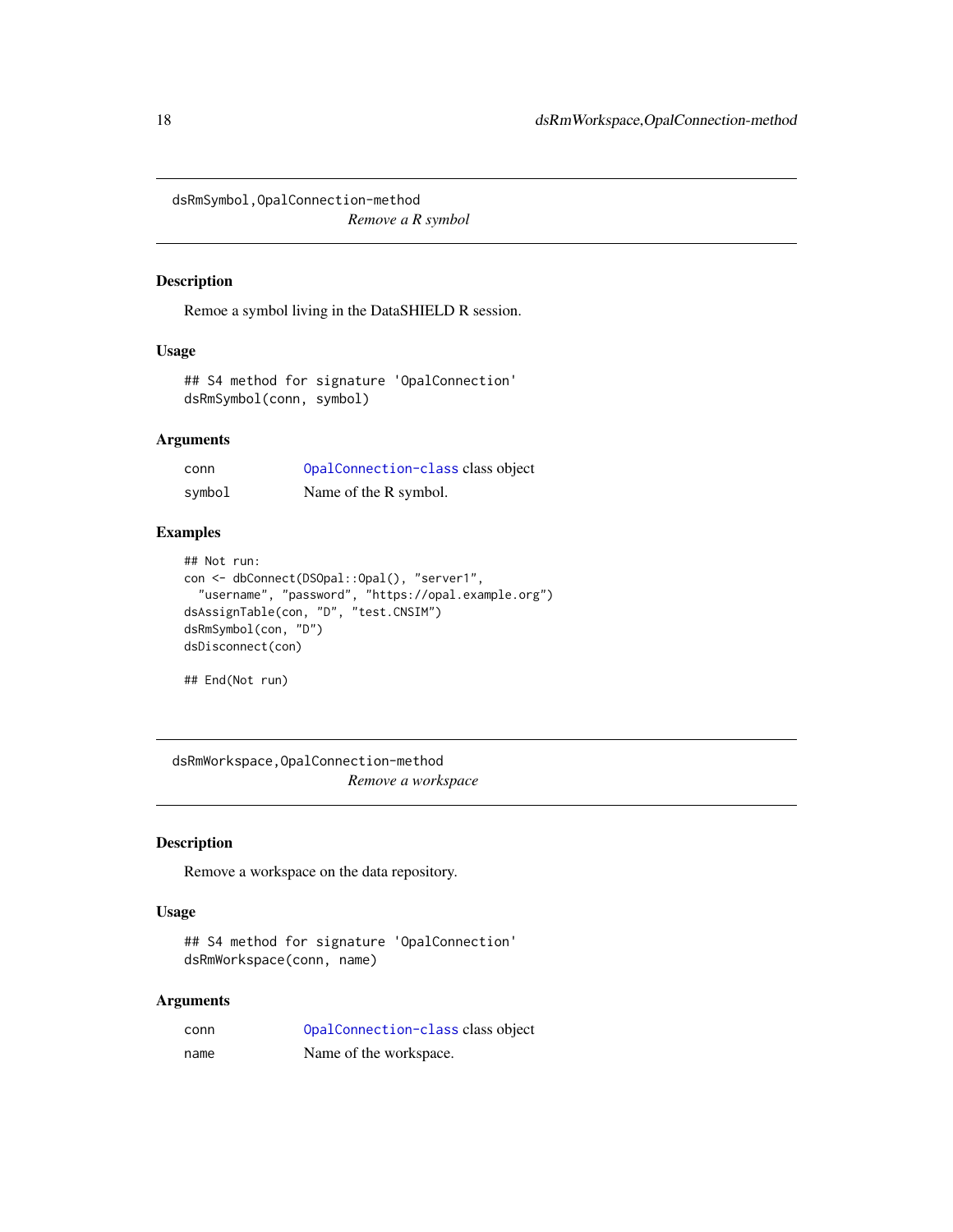# <span id="page-18-0"></span>dsSaveWorkspace,OpalConnection-method 19

# Examples

```
## Not run:
con <- dbConnect(DSOpal::Opal(), "server1",
  "username", "password", "https://opal.example.org")
dsSaveWorkspace(con, "foo")
dsListWorkspaces(con)
dsRmWorkspace(con, "foo")
dsListWorkspaces(con)
dsDisconnect(con)
```
## End(Not run)

dsSaveWorkspace,OpalConnection-method *Save workspace*

# Description

Save workspace on the data repository.

#### Usage

```
## S4 method for signature 'OpalConnection'
dsSaveWorkspace(conn, name)
```
#### Arguments

| conn | OpalConnection-class class object |
|------|-----------------------------------|
| name | Name of the workspace.            |

# Examples

```
## Not run:
con <- dbConnect(DSOpal::Opal(), "server1",
  "username", "password", "https://opal.example.org")
dsSaveWorkspace(con, "foo")
dsListWorkspaces(con)
dsDisconnect(con)
```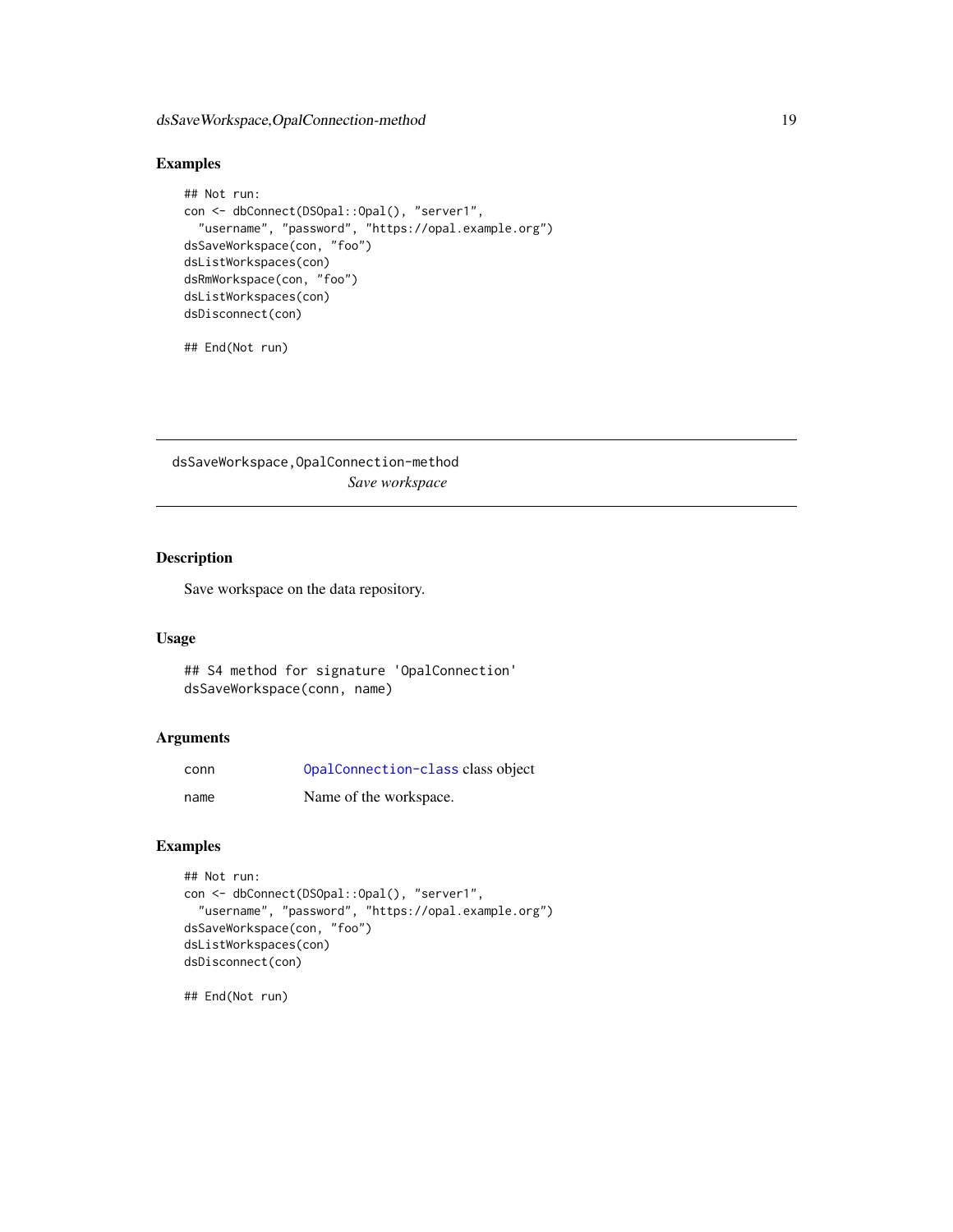<span id="page-19-0"></span>logindata.opal.demo *DataSHIELD login data file*

# Description

DataSHIELD login data file based on Opal demo server, with CNSIM simulated data. The CNSIM datasets contain synthetic data based on a model derived from the participants of the 1958 Birth Cohort, as part of the obesity methodological development project. These datasets do contain some NA values. Note that the Opal demo server is rebuilt every day and is possibly not accessible.

# Details

| Field    | <b>Description</b> | <b>Type</b> | <b>Note</b>         |
|----------|--------------------|-------------|---------------------|
| server   | Server/study name  | char        |                     |
| url      | Server/study URL   | char        | Opal demo URL       |
| user     | User name          | char        |                     |
| password | User password      | char        |                     |
| table    | Table unique name  | char        | <b>CNSIM</b> tables |
| driver   | Connection driver  | char        | OpalDriver          |

#### References

<https://opal-demo.obiba.org>

Opal *Create a Opal driver*

#### Description

Convenient function for creating a OpalDriver object.

#### Usage

Opal()